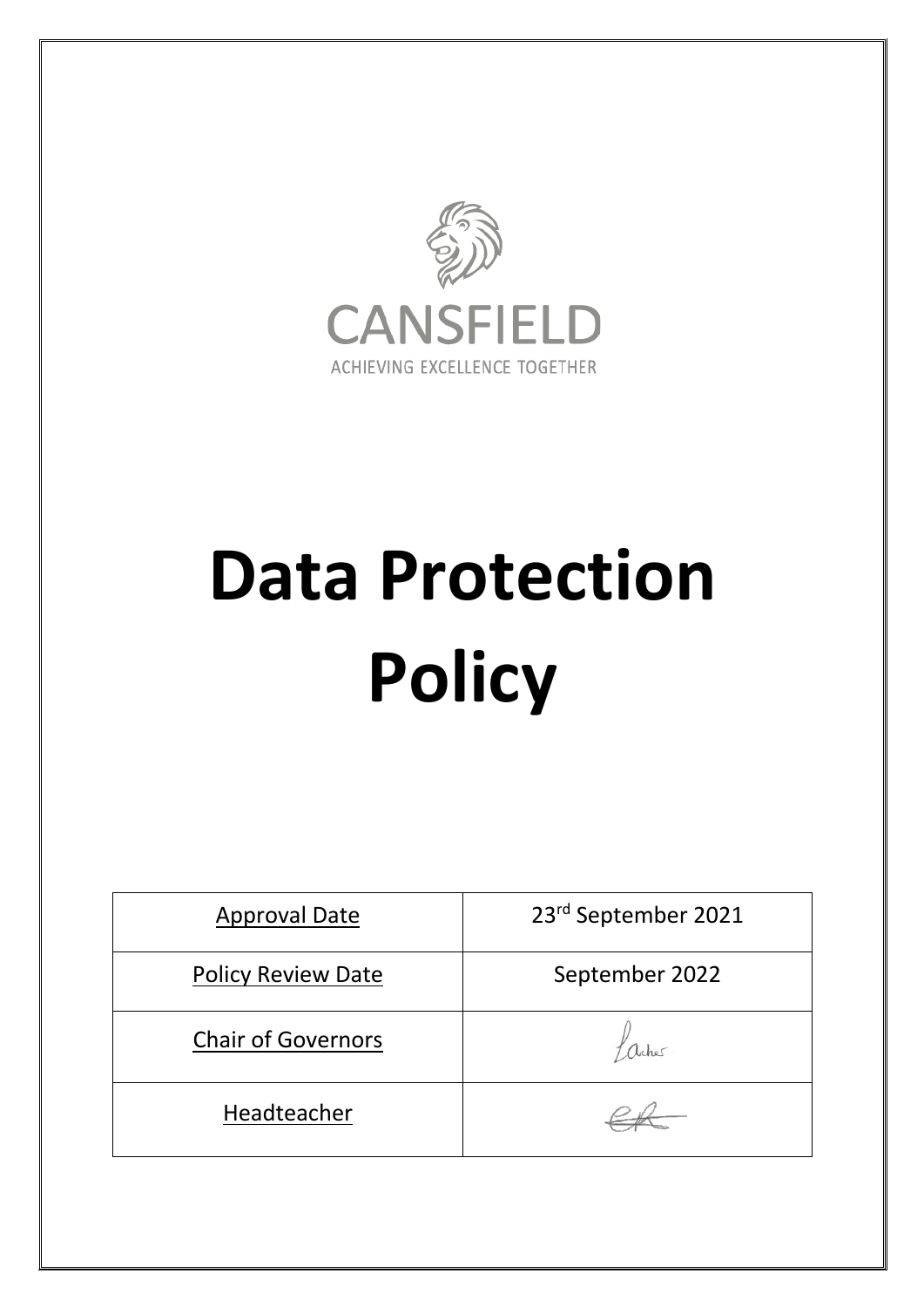#### **1. Introduction**

The General Data Protection Regulation (GDPR) ensures a balance between an individual's rights to privacy and the lawful processing of personal data undertaken by organisations in the course of their business. It aims to protect the rights of individuals about whom data is obtained, stored, processed or supplied and requires that organisations take appropriate security measures against unauthorised access, alteration, disclosure or destruction of personal data. The school will protect and maintain a balance between data protection rights in accordance with the GDPR. This policy sets out how we handle the personal data of our pupils, parents, suppliers, employees, workers and other third parties.

This policy does not form part of any individual's terms and conditions of employment with the school and is not intended to have contractual effect. Changes to data protection legislation will be monitored and further amendments may be required to this policy in order to remain compliant with legal obligations.

All members of staff are required to familiarise themselves with its content and comply with the provisions contained in it. Breach of this policy will be treated as a disciplinary offence which may result in disciplinary action under the school's disciplinary procedures up to and including summary dismissal depending on the seriousness of the breach.

# **2. Definitions**

# **2.1 Personal Data**

Personal data is any information relating to an individual where the individual can be identified (directly or indirectly) from that data alone or in combination with other identifiers we possess or can reasonably access. This includes special category data and pseudonymised personal data but excludes anonymous data or data that has had the identity of an individual permanently removed.

Personal data can be factual (for example a name, email address, location or date of birth) or an opinion about that person's actions or behaviour.

Personal data will be stored either electronically or as part of a structured manual filing system in such a way that it can be retrieved automatically by reference to the individual or criteria relating to that individual.

# **2.2 Special Category Data**

Previously termed 'Sensitive Personal Data', Special Category Data is similar by definition and refers to data concerning an individual Data Subject's racial or ethnic origin, political or religious beliefs, trade union membership, physical and mental health, sexuality, biometric or genetic data and personal data relating to criminal offences and convictions.

#### **2.3 Data Subject**

An individual about whom such information is stored is known as the Data Subject. It includes but is not limited to employees.

#### **2.4 Data Controller**

The organisation storing and controlling such information (i.e. the school) is referred to as the Data Controller.

#### **2.5 Processing**

Processing data involves any activity that involves the use of personal data. This includes but is not limited to: obtaining, recording or holding data or carrying out any operation or set of operations on that data such as organisation, amending, retrieving using, disclosing, erasing or destroying it. Processing also includes transmitting or transferring personal data to third parties.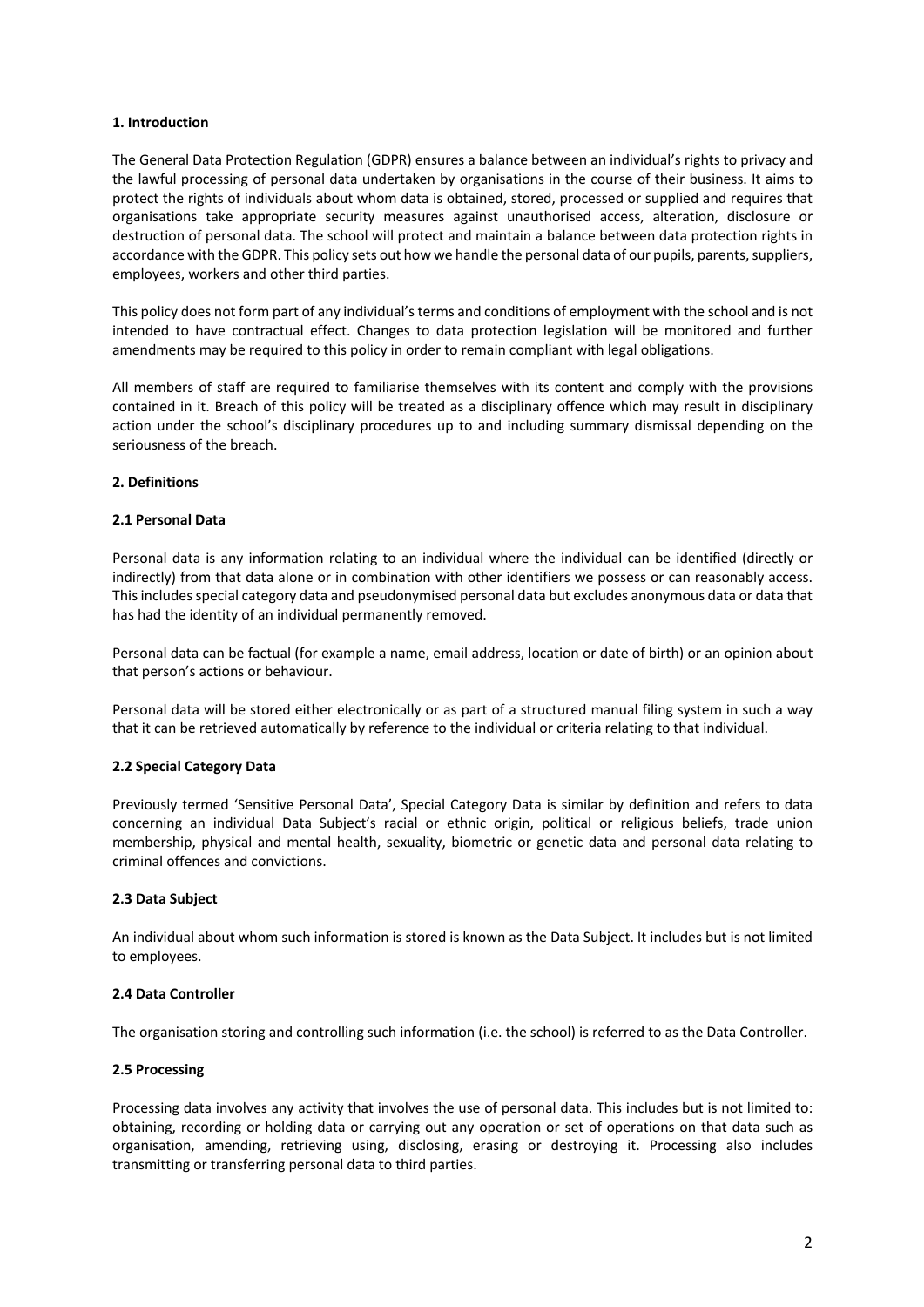# **2.6 Automated Processing**

Any form of automated processing of personal data consisting of the use of personal data to evaluate certain personal aspects relating to an individual, in particular to analyse or predict aspects concerning that individual's performance at work, economic situation, health, personal preferences, interests, reliability, behaviour, location or movements. An example of automated processing includes profiling and automated decision making. Automatic decision-making is when a decision is made which is based solely on automated processing (without human intervention) which produces legal effects or significantly affects an individual. Automated decision making is prohibited except in exceptional circumstances.

# **2.7 Data Protection Impact Assessment (DPIA)**

DPIAs are a tool used to identify risks in data processing activities with a view to reducing them.

# **2.8 Criminal Records Information**

This refers to personal information relating to criminal convictions and offences, allegations, proceedings, and related security measures.

# **3. When can the School Process Personal Data**

# **3.1 Data Protection Principles**

The school are responsible for and adhere to the principles relating to the processing of personal data as set out in the GDPR. The principles the school must adhere to are set out below.

# **3.1.1 Principle 1: Personal Data must be Processed Lawfully, Fairly and in a Transparent Manner**

The school only collect, process and share personal data fairly and lawfully and for specified purposes. The school must have a specified purpose for processing personal data and special category of data as set out in the GDPR.

Before the processing starts for the first time we will review the purposes of the particular processing activity and select the most appropriate lawful basis for that processing. We will then regularly review those purposes whilst processing continues in order to satisfy ourselves that the processing is necessary for the purpose of the relevant lawful basis (i.e. that there is no other reasonable way to achieve that purpose).

#### Personal Data

The School may only process a data subject's personal data if one of the following fair processing conditions are met:

- The data subject has given their consent;
- The processing is necessary for the performance of a contract with the data subject or for taking steps at their request to enter into a contract;
- To protect the data subject's vital interests;
- To meet our legal compliance obligations (other than a contractual obligation);
- To perform a task in the public interest or in order to carry out official functions as authorised by law;
- For the purposes of the school's legitimate interests where authorised in accordance with data protection legislation. This is provided that it would not prejudice the rights and freedoms or legitimate interests of the data subject.

#### Special Category Data

The school may only process special category data if they are entitled to process personal data (using one of the fair processing conditions above) AND one of the following conditions are met:

The data subject has given their explicit consent;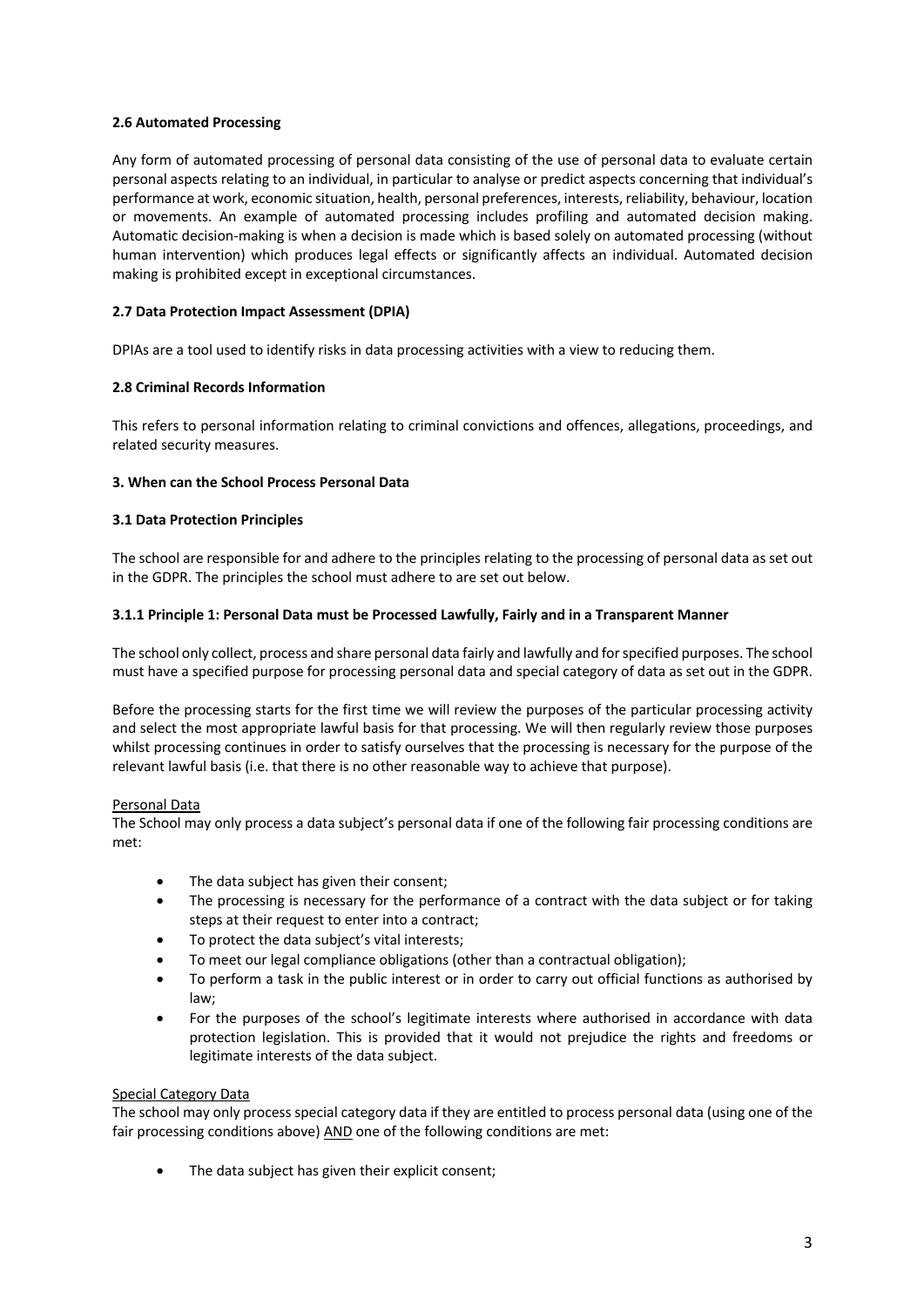- The processing is necessary for the purposes of exercising or performing any right or obligation which is conferred or imposed on the school in the field of employment law, social security law or social protection law. This may include, but is not limited to, dealing with sickness absence, dealing with disability and making adjustments for the same, arranging private health care insurance and providing contractual sick pay;
- To protect the data subject's vital interests;
- To meet our legal compliance obligations (other than a contractual obligation);
- Where the data has been made public by the data subject;
- To perform a task in the substantial public interest or in order to carry out official functions as authorised by law;
- Where it is necessary for the purposes of preventive or occupational medicine, for the assessment of the working capacity of the employee, medical diagnosis, the provision of health or social care or treatment or the management of health or social care systems and services;
- Where it is necessary for reasons of public interest in the area of public health;
- The processing is necessary for archiving, statistical or research purposes.

The school identifies and documents the legal grounds being relied upon for each processing activity.

#### Consent

Where the school relies on consent as a fair condition for processing (as set out above), it will adhere to the requirements set out in the GDPR. Consent must be freely given, specific, informed and be an unambiguous indication of the data subject's wishes by which they signify agreement to the processing of personal data relating to them. Explicit consent requires a very clear and specific statement to be relied upon (i.e. more than just mere action is required).

A data subject will have consented to processing of their personal data if they indicate agreement clearly either by a statement or positive action to the processing. Consent requires affirmative action so silence, pre-ticked boxes or inactivity will not amount to valid consent. Data subjects must be easily able to withdraw consent to processing at any time and withdrawal must be promptly honoured.

If explicit consent is required, the school will normally seek another legal basis to process that data. However, if explicit consent is required the data subject will be provided with full information in order to provide explicit consent.

The school will keep records of consents obtained in order to demonstrate compliance with consent requirements under the GDPR.

#### **3.1.2 Principle 2: Personal Data must be Collected only for Specified, Explicit and Legitimate Purposes**

Personal data will not be processed in any matter that is incompatible with the legitimate purposes. The school will not use personal data for new, different or incompatible purposes from that disclosed when it was first obtained unless we have informed the data subject of the new purpose (and they have consented where necessary).

#### **3.1.3 Principle 3: Personal Data must be Adequate, Relevant and Limited to what is Necessary in Relation to the Purposes for which it is Processed**

The School will only process personal data when our obligations and duties require us to. We will not collect excessive data and ensure any personal data collected is adequate and relevant for the intended purposes. When personal data is no longer needed for specified purposes, the School shall delete or anonymise the data (please refer to the school's Data Retention Policy for further guidance).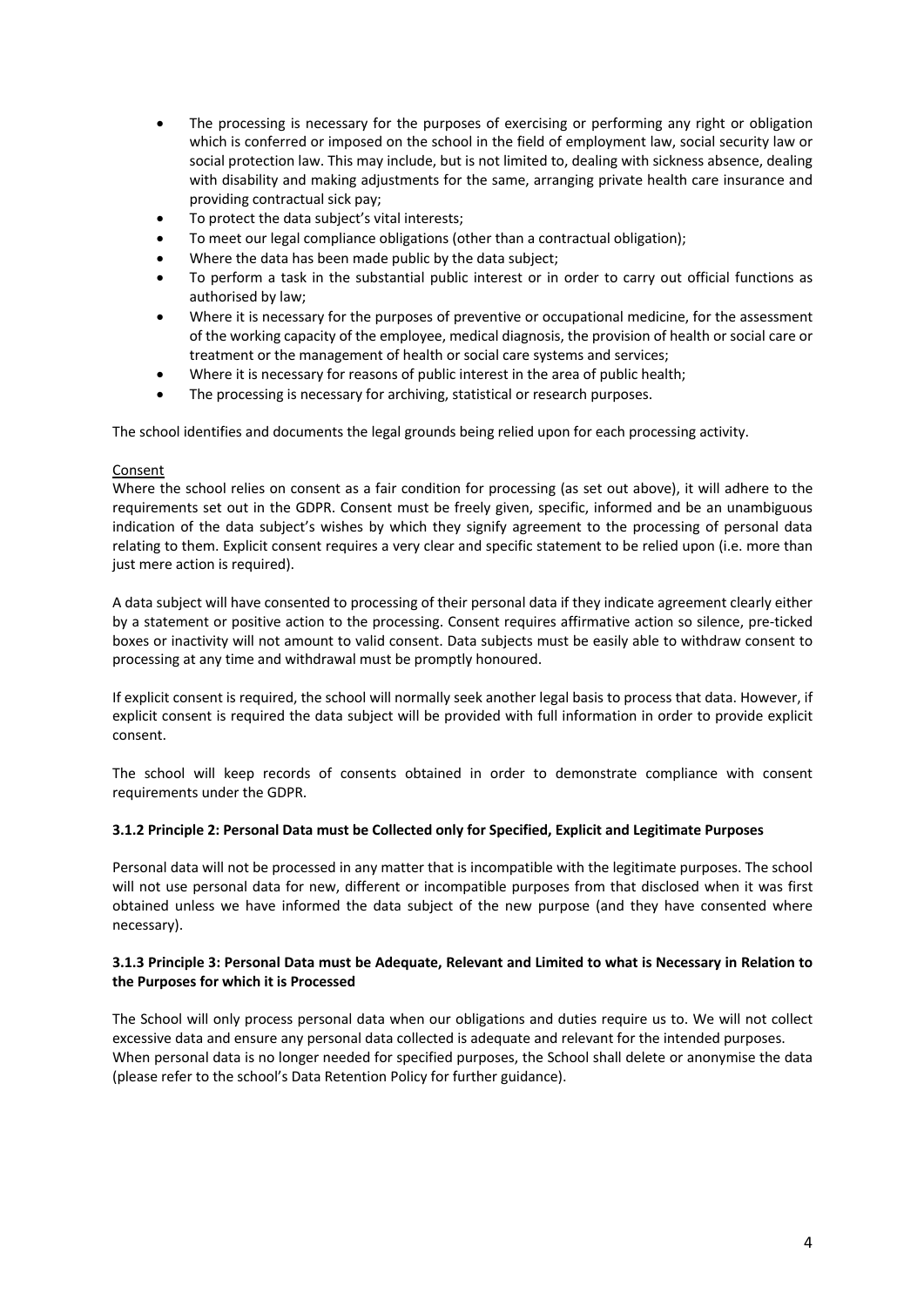#### **3.1.4 Principle 4: Personal Data must be Accurate and, where Necessary, Kept up to Date**

The School will endeavour to correct or delete any inaccurate data being processed by checking the accuracy of the personal data at the point of collection and at regular intervals afterwards. We will take all reasonable steps to destroy or amend inaccurate or out of date personal data. Data subjects also have an obligation to ensure that their data is accurate, complete, up to date and relevant. Data subjects have the right to request rectification to incomplete or inaccurate data held by the school.

# **3.1.5 Principle 5: Personal Data must not be Kept in a Form which Permits Identification of Data Subjects for Longer than is Necessary for the Purposes for which the Data is Processed**

Legitimate purposes for which the data is being processed may include satisfying legal, accounting or reporting requirements. The school will ensure that they adhere to legal timeframes for retaining data. We will take reasonable steps to destroy or erase from our systems all personal data that we no longer require. We will also ensure that data subjects are informed of the period for which data is stored and how that period is determined in our privacy notices. Please refer to the school's Data Retention Policy for further details about how the school retains and removes data.

# **3.1.6 Principle 6: Personal Data must be Processed in a Manner that Ensures its Security using Appropriate Technical and Organisational Measures to Protect Against Unauthorised or Unlawful Processing and Against Accidental Loss, Destruction or Damage**

In order to assure the protection of all data being processed, the school will develop, implement and maintain reasonable safeguard and security measures. This includes using measures such as:

- Encryption;
- Pseudonymisation (this is where the school replaces information that directly or indirectly identifies an individual with one or more artificial identifiers or pseudonyms so that the person to whom the data relates cannot be identified without the use of additional information which is meant to be kept separately and secure);
- Ensuring authorised access (i.e. that only people who have a need to know the personal data are authorised to access it);
- Adhering to confidentiality principles;
- Ensuring personal data is accurate and suitable for the process for which it is processed.

The school follow procedures and technologies to ensure security and will regularly evaluate and test the effectiveness of those safeguards to ensure security in processing personal data.

The school will only transfer personal data to third party service providers who agree to comply with the required policies and procedures and agree to put adequate measures in place.

# **3.2 Sharing Personal Data**

The school will generally not share personal data with third parties unless certain safeguards and contractual arrangements have been put in place. These include if the third party:

- Has a need to know the information for the purposes of providing the contracted services;
- Sharing the personal data complies with the privacy notice that has been provided to the data subject and, if required, the data subject's consent has been obtained;
- The third party has agreed to comply with the required data security standards, policies and procedures and put adequate security measures in place;
- The transfer complies with any applicable cross border transfer restrictions; and
- A fully executed written contract that contains GDPR approved third party clauses has been obtained.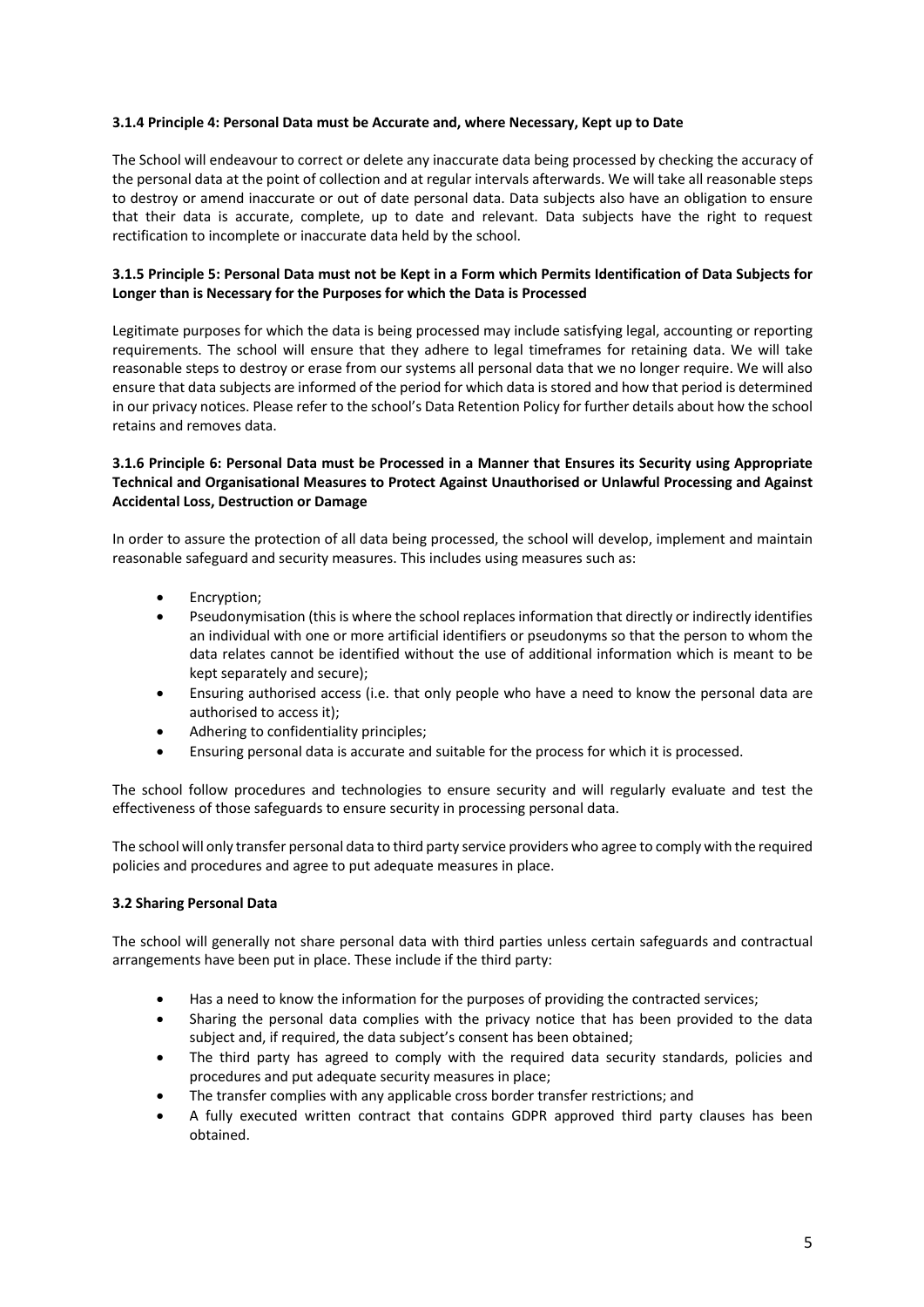There may be circumstances where the school is required either by law or in the best interests of our pupils, parents or staff to pass information onto external authorities, for example, the local authority, Ofsted or the department of health. These authorities are up to date with data protection law and have their own policies relating to the protection of any data that they receive or collect. The intention to share data relating to individuals to an organisation outside of our school shall be clearly defined within written notifications and details and basis for sharing that data given.

# **3.3 Transfer of Data Outside the European Economic Area (EEA)**

The GDPR restricts data transfers to countries outside the EEA in order to ensure that the level of data protection afforded to individuals by the GDPR is not undermined.

The school will not transfer data to another country outside of the EEA without appropriate safeguards being in place and in compliance with the GDPR. All staff must comply with the school's guidelines on transferring data outside of the EEA. For the avoidance of doubt, a transfer of data to another country can occur when you transmit, send, view or access that data in that particular country.

# **4. Data Subject's Rights and Requests**

Personal data must be made available to data subjects as set out within this policy and data subjects must be allowed to exercise certain rights in relation to their personal data. The rights data subjects have in relation to how the School handle their personal data are set out below:

- (Where consent is relied upon as a condition of processing) to withdraw consent to processing at any time;
- Receive certain information about the school's processing activities;
- Request access to their personal data that we hold (see Subject Access Request Policy);
- Prevent our use of their personal data for marketing purposes;
- Ask us to erase personal data if it is no longer necessary in relation to the purposes for which it was collected or processed or to rectify inaccurate data or to complete incomplete data;
- Restrict processing in specific circumstances;
- Challenge processing which has been justified on the basis of our legitimate interests or in the public interest;
- Request a copy of an agreement under which personal data is transferred outside of the EEA;
- Object to decisions based solely on automated processing;
- Prevent processing that is likely to cause damage or distress to the data subject or anyone else;
- Be notified of a personal data breach which is likely to result in high risk to their rights and freedoms;
- Make a complaint to the supervisory authority; and
- In limited circumstances, receive or ask for their personal data to be transferred to a third party in a structured, commonly used and machine-readable format.

If any request is made to exercise the rights above, it is a requirement for the relevant staff member within the school to verify the identity of the individual making the request.

#### **4.1. Direct Marketing**

The school are subject to certain rules and privacy laws when marketing. For example a data subject's prior consent will be required for electronic direct marketing (for example, by email, text or automated calls). The school will explicitly offer individuals the opportunity to object to direct marketing and will do so in an intelligible format which is clear for the individual to understand. The school will promptly respond to any individual objection to direct marketing.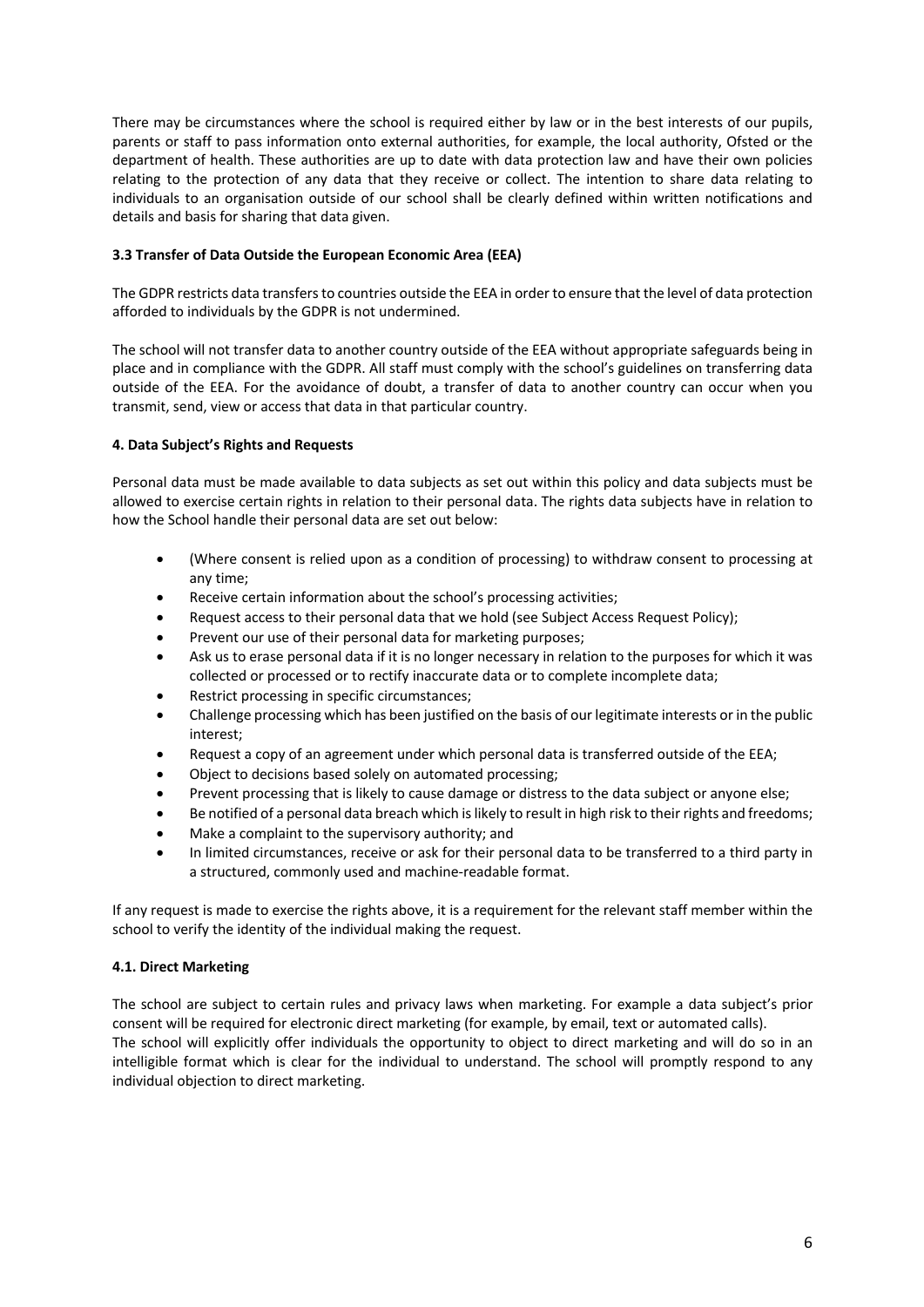# **4.2 Employee Obligations**

Employees may have access to the personal data of other members of staff, suppliers, parents or pupils of the school in the course of their employment or engagement. If so, the school expects those employees to help meet the school's data protection obligations to those individuals. Specifically, you must:

- Only access the personal data that you have authority to access, and only for authorised purposes;
- Only allow others to access personal data if they have appropriate authorisation;
- Keep personal data secure (for example by complying with rules on access to school premises, computer access, password protection and secure file storage and destruction);
- Not to remove personal data or devices containing personal data from the school premises unless appropriate security measures are in place (such as pseudonymisation, encryption, password protection) to secure the information;
- Not to store personal information on local drives.

#### **5. Accountability**

The school will ensure compliance with data protection principles by implementing appropriate technical and organisational measures. We are responsible for and demonstrate accountability with the GDPR principles. The school have taken the following steps to ensure and document GDPR compliance:

#### **5.1 Data Protection Officer (DPO)**

Please find below details of the School's Data Protection Officer:

Data Protection Officer: Judicium Consulting Limited Address: 72 Cannon Street, London, EC4N 6AE Email: dataservices@judicium.com Web: www.judiciumeducation.co.uk Telephone: 0203 326 9174 Lead Contact: Craig Stilwell

The DPO is responsible for overseeing this Data Protection Policy and developing data-related policies and guidelines.

Please contact the DPO with any questions about the operation of this Data Protection Policy or the GDPR or if you have any concerns that this policy is not being or has not been followed. In particular, you must always contact the DPO in the following circumstances:

- If you are unsure of the lawful basis being relied on by the school to process personal data;
- If you need to rely on consent as a fair reason for processing (please see below the section on consent for further detail);
- If you need to draft privacy notices or fair processing notices;
- If you are unsure about the retention periods for the personal data being processed;
- If you are unsure about what security measures need to be put in place to protect personal data;
- If there has been a personal data breach;
- If you are unsure on what basis to transfer personal data outside the EEA;
- If you need any assistance dealing with any rights invoked by a data subject;
- Whenever you are engaging in a significant new (or a change in) processing activity which is likely to require a data protection impact assessment or if you plan to use personal data for purposes other than what it was collected for;
- If you plan to undertake any activities involving automated processing or automated decision making;
- If you need help complying with applicable law when carrying out direct marketing activities;
- If you need help with any contracts or other areas in relation to sharing personal data with third parties.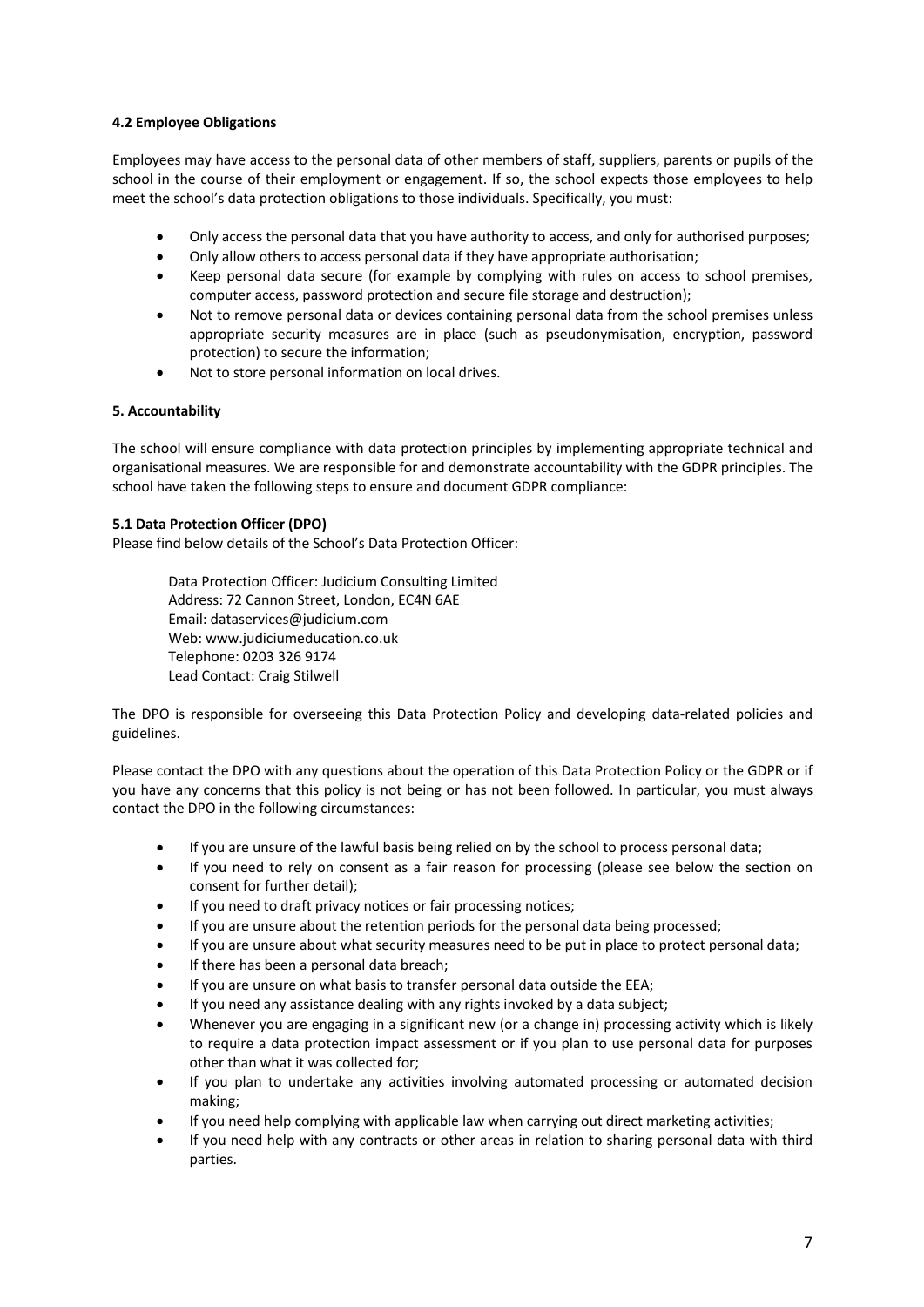#### **5.2 Personal Data Breaches**

The GDPR requires the school to notify any applicable personal data breach to the Information Commissioner's Office (ICO). We have put in place procedures to deal with any suspected personal data breach and will notify data subjects or any applicable regulator where we are legally required to do so. If you know or suspect that a personal data breach has occurred, do not attempt to investigate the matter yourself. Immediately contact the person designated as the key point of contact for personal data breaches, who is the Business Manager or the DPO.

# **5.3 Transparency and Privacy Notices**

The school will provide detailed, specific information to data subjects. This information will be provided through the school's privacy notices which are concise, transparent, intelligible, easily accessible and in clear and plain language so that a data subject can easily understand them. Privacy notices sets out information for data subjects about how the school use their data and the school's privacy notices are tailored to suit the data subject.

Whenever we collect personal data directly from data subjects, including for human resources or employment purposes, we will provide the data subject with all the information required by the GDPR including the identity of the Data Protection Officer, the school's contact details, how and why we will use, process, disclose, protect and retain personal data. This will be provided in our privacy notice.

When personal data is collected indirectly (for example from a third party or publically available source), we will provide the data subject with the above information as soon as possible after receiving the data. The school will also confirm whether that third party has collected and processed data in accordance with the GDPR. Notifications shall be in accordance with ICO guidance and, where relevant, be written in a form understandable by those defined as 'children' under the GDPR.

# **5.4 Privacy by Design**

The school adopt a privacy be design approach to data protection to ensure that we adhere to data compliance and to implement technical and organisational measures in an effective manner. Privacy by design is an approach that promotes privacy and data protection compliance from the start. To help us achieve this, the school takes into account the nature and purposes of the processing, any cost of implementation and any risks to rights and freedoms of data subjects when implementing data processes.

# **5.5 Data Protection Impact Assessments (DPIAs)**

In order to achieve a privacy by design approach, the school conduct DPIAs for any new technologies or programmes being used by the school which could affect the processing of personal data. In any event the school carries out DPIAs when required by the GDPR in the following circumstances:

- For the use of new technologies (programs, systems or processes) or changing technologies;
- For the use of automated processing;
- For large scale processing of special category data;
- For large scale, systematic monitoring of a publicly accessible area (through the use of CCTV).

Our DPIAs contain:

- A description of the processing, its purposes and any legitimate interests used;
- An assessment of the necessity and proportionality of the processing in relation to its purpose;
- An assessment of the risk to individuals; and
- The risk mitigation measures in place and demonstration of compliance.

# **5.6 Record Keeping**

The school are required to keep full and accurate records of our data processing activities. These records include: